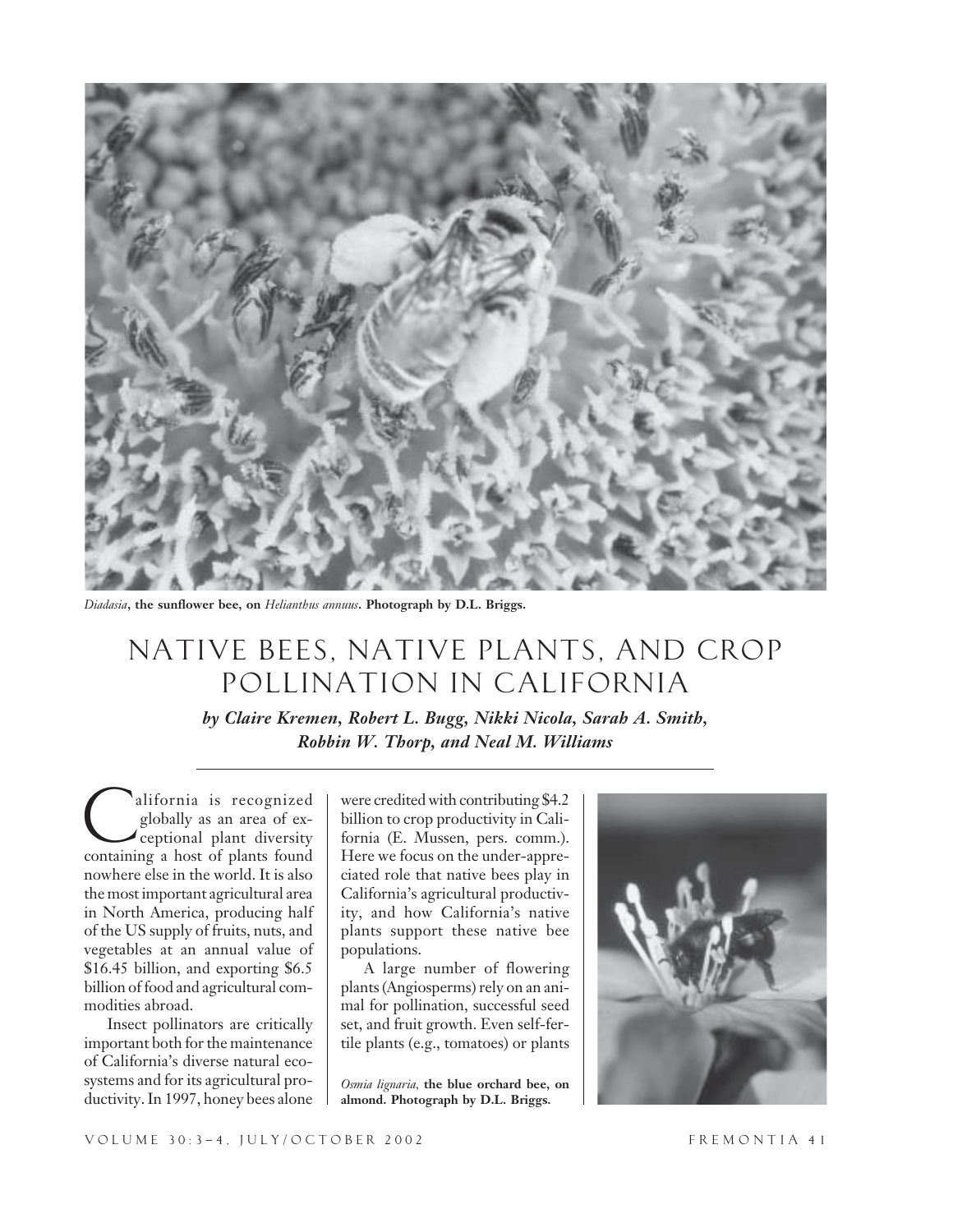

**The Cache Creek Valley, showing large areas of chaparral-oak woodland adjacent to farm fields. Photograph by C. Kremen.**

that are typically wind-pollinated (e.g., grapes) can benefit from animal "vectors"—animals that help to transport pollen. Their help makes possible cross-pollination, which can produce larger, better-tasting fruits with more viable seeds, and enhanced genetic diversity in seedlings.

In the United States, over 100 crops are bee-pollinated, and 15– 30% of the average American diet is comprised of bee-pollinated foods. Thus, bee-pollinated crops make up an important component of human dietary stability and diversity. Some of the fruits and vegetables requiring bee pollination include: alfalfa, almond, apple, avocado, cantaloupe, cucumber, kiwi, plum, squash, sunflower, watermelon, and selected cultivars of apricot, citrus, peach, and strawberry. In addition, a far larger set of fruits and vegetables require insect pollinators for seed or hybrid seed production.

Bees (superfamily Apoidea) are thought to be the most important group of pollinators for both crop and non-crop plants. Female bees are one of the few insect groups that specialize in pollen collection to feed their larvae. Over time, they have developed physical traits designed for collecting pollen. These include numerous "hairs" on their bodies to which pollens adhere, and specialized structures known as scopae or corbiculae for storing and transporting pollen on their legs or abdomens.

Bees also tend to forage consistently on one plant species before returning to the nest to deposit their pollen loads. This behavioral fidelity enhances the chance that pollen will be transported from flower to flower of the same species, ensuring reproduction. Although male bees do not collect pollen, they too are often hairy and can transfer pollen as they visit flowers in search of nectar or mates.

Over 4,000 species of bees occur in North America, and 1,500 are currently found in California (Thorp, observations). The vast majority of these bees are "solitary" species rather than the familiar social honey bees and bumble bees. Females of solitary species collect pollen, mold it into a pollen "loaf," and seal it along with a single egg into a nest cavity.

Within this nest the larvae then hatch, complete development, and pupate, finally emerging as adults. All of this occurs with no further maternal care. Each bee species is specific in its choice of nesting substrate: these range from simple to elaborate tunnels dug into the ground, to cavities in twigs or dead wood.

Many farmers import colonies of the European honey bee, *Apis*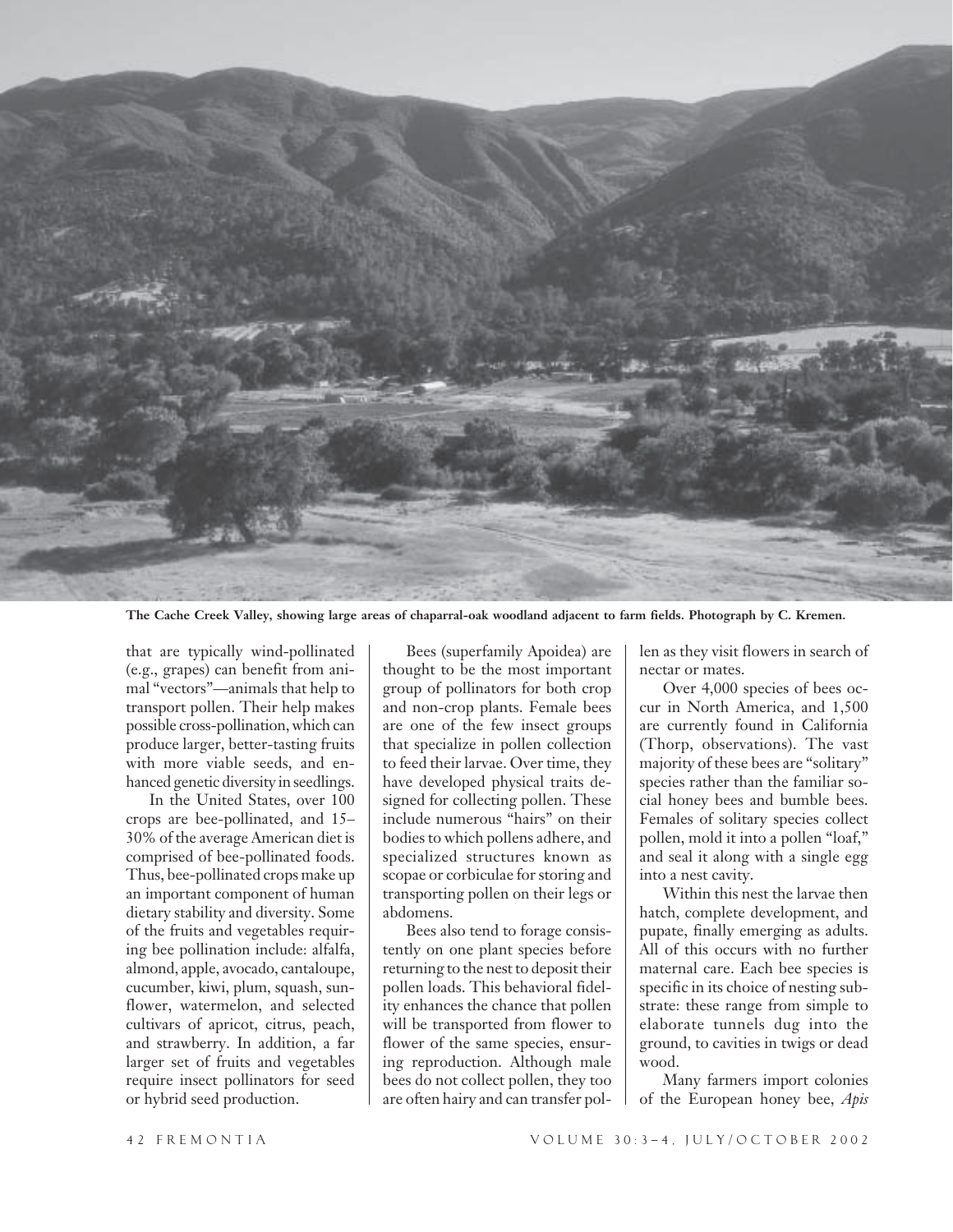*mellifera*, to ensure adequate pollination of crops requiring bee visits for fruit set. Unfortunately, declines in the availability of colonies due to diseases, loss of bee-keeping subsidies, and pesticides, have led to shortages of pollination services at times. Overall, there are now less than half the number of bee colonies that existed back in the 1950s, although the demand for bees in some areas continues to increase.

California uses over a third of the available 2.6 million commercial hives each year for almond pollination alone, importing many hives from other states as distant as the Dakotas, Texas, and Florida (E. Mussen, pers. comm.).

Native bee pollinators may be taking up some of the slack caused by honey bee shortages, but the quantitative importance of most native bee species in crop pollination remains largely undocumented. In a few cases, native bees are known to be more effective pollinators than honey bees. Examples include the alkali bee (*Nomia melanderi*) on alfalfa; bumble bee species on watermelon and blueberry; and various native bees on sunflower.

Native bees may be at risk, however, from environmental change. Pesticides have taken their toll on native bee populations as they have on honey bees, and have been responsible for the failure of the blueberry crop in Canada. Habitat loss, fragmentation, and degradation are suspected agents in the decline of native bee populations and diversity. Native bees require natural habitat to provide blooming plants throughout their flight period, and nesting sites for rearing young. As natural habitats are converted to industrial or agricultural uses, available areas that can support bees are declining.

Thus while natural ecosystems may be providing pollinators—and hence pollination services—for free, non-sustainable land use is potentially eroding these benefits. We

therefore set out to understand the role of unmanaged native bees in crop pollination, and how the services they provide change as environmental conditions are altered. Since 1999 we have carried out this work in California in Yolo, Solano, and Napa counties; on farm sites situated in the Central Valley; and in the Cache and Putah Creek watersheds on the eastern edge of the Inner Coast Range.

#### ROLE OF NATIVE BEES IN CROP POLLINATION

To date, we have identified 65 native bee species that visit and potentially pollinate a variety of principally summer California crops, and 14 additional bee species that visit crops but probably do not contribute to pollination (see Table 1 on page 44). The latter species are either parasitic "cuckoo bees" that do not collect pollen themselves, or are bees that carry pollen internally.

Further investigation of spring crops (mostly orchards) will undoubtedly increase the number of species involved. For crops that we have investigated in detail, we found that native bees often make up a high proportion of the total bee visits (i.e., visits that include honey bees), suggesting that native bees can be as or more important than managed honey bees for these crops (Table 1).

In watermelon, a crop that requires multiple bee visits and deposition of 500–1,000 pollen grains for production of a marketable fruit, we found that the native bee community alone could provide sufficient pollination for the crop. This ability, however, depended on the diversity and abundance of bees in the community, which in turn was dependent on the abundance of native habitat in the area.

As agricultural operations have

**A typical conventional farm field in the Sacramento Valley. No floral resources, other than those provided by the crop (in this case watermelon) are available. Photograph by C. Kremen.**

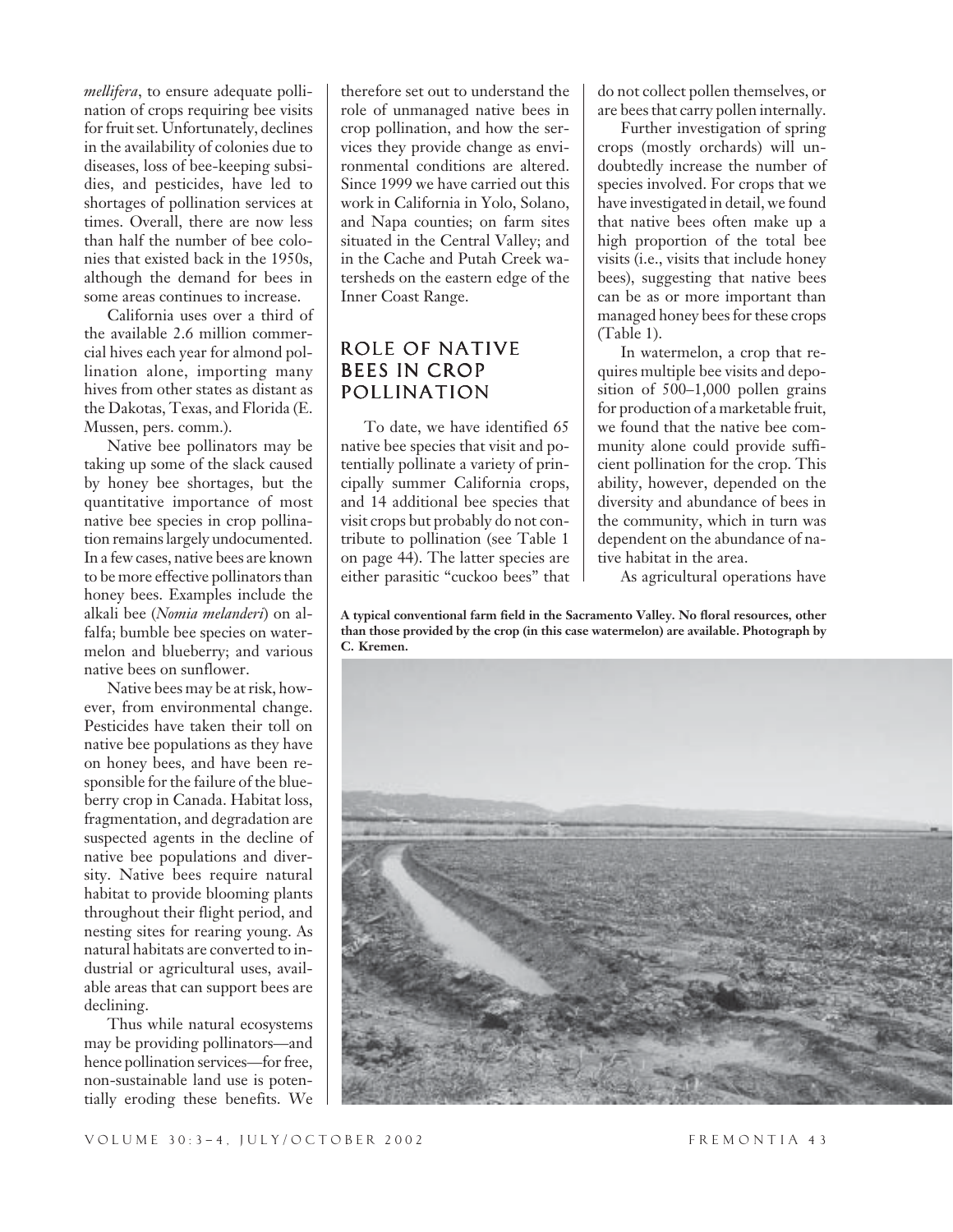expanded and intensified in areas of California, native habitat declined and could no longer support a sizeable native bee community. Consequently, native bees could no longer provide the needed pollination services without the addition of honey bee colonies.

The majority of organicallymanaged farms located near native habitat obtained sufficient pollination solely from the native bee community. For those located far from native habitat, a much smaller percentage of organically-managed farms and no conventionally-managed farms received sufficient pollination from native bees. These latter farms relied on honey bees for pollination.

We also found that crops typically thought of as "self-pollinated" benefited substantially from native

bee visitation. Tomato flowers produce no nectar, and their pollen can only be accessed from poricidal anthers by high frequency vibration. Honey bees are unable to vibrate the flowers, and thus obtain few rewards from tomato flowers (hence the low proportion of honey bee visits, as shown in Table 1). However, bumble bees and other bees (e.g., *Anthophora urbana*) can obtain the pollen through vibration, and can often be found exploiting this honey bee-free niche.

By excluding bees from certain flowers, cross- and self-pollinating other flowers by hand, and then comparing these against flowers accessible to bees, Smith and Kremen (in prep.) found that native bees significantly increase the fruit set and size of Sungold cherry tomatoes by promoting cross-pollination.

### TABLE 1. NUMBERS OF NATIVE BEE SPECIES AND PROPORTIONS OF TOTAL

NATIVE BEE VISITORS (out of all bee visits including honey bees) to selected crops in Yolo and Solano counties, California

| Crop       | <b>Native bee</b><br>visitors<br>(number<br>of species) | Additional<br>non-<br>pollinating<br>visitors<br>(number of native bees<br>species) | Average<br>proportion<br>of total bee | Range<br>across<br>farms<br>visits from (proportions) |
|------------|---------------------------------------------------------|-------------------------------------------------------------------------------------|---------------------------------------|-------------------------------------------------------|
| Watermelon | 30                                                      | 9                                                                                   | 0.27                                  | $0.0 - 0.88$                                          |
| Sunflower  | 25                                                      | $\overline{2}$                                                                      | 0.37                                  | $0.01 - 0.99$                                         |
| Strawberry | 16                                                      | $\overline{2}$                                                                      | 0.96                                  | $0.87 - 1.00$                                         |
| Muskmelon  | 11                                                      | $\Omega$                                                                            | 0.08                                  | $0.0 - 0.42$                                          |
| Tomato     | 6                                                       | $\Omega$                                                                            | 0.98                                  | $0.89 - 1.00$                                         |
| Almond     | 5                                                       | 1                                                                                   |                                       |                                                       |
| Eggplant   | 5                                                       | $\Omega$                                                                            | 0.74                                  | $0.33 - 1.00$                                         |
| Cucumber   | 3                                                       | $\Omega$                                                                            |                                       |                                                       |
| Squash     | $\overline{2}$                                          | $\Omega$                                                                            |                                       |                                                       |
| Total      | 65                                                      | 14                                                                                  |                                       |                                                       |

#### WILD HABITAT AND CROP POLLINATION

Many native bee species require a diversity of floral resources to provide nectar and pollen throughout their flight season. In addition, they require protected areas for nesting, including twigs, dead wood, bare soil, and abandoned rodent nests. It therefore seemed that native bee crop pollinators would more likely be found on farms close to natural habitat.

In order to test this hypothesis, we conducted two types of studies. First we measured the diversity and abundance of crop visitors to watermelons and tomatoes on farms that varied in nearby natural habitat from 0-80% cover within a 1 kilometer radius. For watermelon crop visitors, nearby natural habitat strongly affected both native bee diversity and total abundance. For tomato, which has only two types of frequent visitors, bumble bees (*Bombus* spp.) and *Anthophora urbana*, we found that the amount of natural habitat positively affected visitation by bumble bees but not by *A. urbana*.

Bumble bees nest in abandoned rodent nests and have long flight seasons, extending from early spring to late summer. In addition, bumble bee colonies produce only one reproductive generation per year, and thus only one nest is established per colony per season. Solitary *A. urbana* females excavate nests in the ground; this species has a shorter flight season from late spring to late summer. It is multivoltine (multiple reproductive generations per year), and nest sites could therefore shift over time to track the available floral resources from place to place.

Perhaps bumble bee queens seek out nest sites close to abundant floral resources in the early spring, which are largely concentrated in wild habitat. Later in the summer when most California wildland species have finished blooming, bumble bee workers forage at floral resources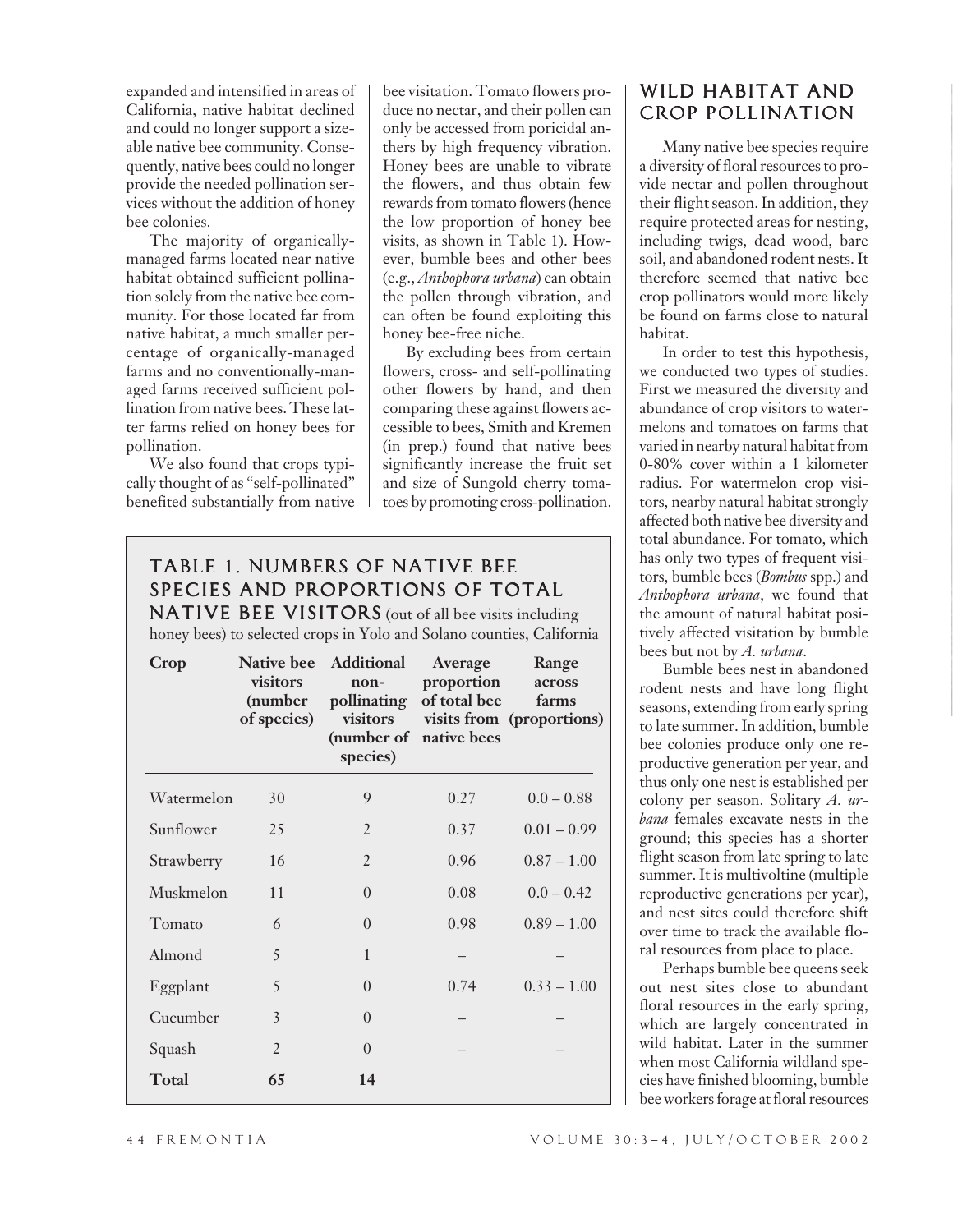

**Riparian habitat including** *Cercis occidentalis* **(western redbud), an important spring resource for bumble bees and other bees. Photograph by C. Kremen.**

on farms, but are constrained to foraging within a certain distance of their nest sites in the wildlands.

In contrast, both farm and wild resources are abundant when *A. urbana* begins nesting, so females can choose either area for nesting. In addition, subsequent generations of *A. urbana* may shift nest sites to track resource availability and gradually move nest sites into agricultural areas.

We also surveyed bees in wild habitats in the Cache and Putah Creek watersheds in order to determine which of our crop pollinators also occur in the wild areas. These sites were characterized as either riparian or mixed chaparral and oak woodland. In fact, we found all of them there—54% in both habitat types, 17% in riparian alone, and 29% in chaparral/oak woodland alone.

#### CALIFORNIA NATIVE PLANTS AND BEES

Finally, we explored the habitat relationships and resource needs of bee species by sampling bees on California native plants in six chaparral/oak woodland and riparian sites from January through October of 2001. Our main focus was on perennials, shrubs, and trees. We now have detailed records of which native bee species utilize which plant species in this area. We are currently complementing the work presented here with a more comprehensive study that also includes native annuals, weeds, and crops monitored at biweekly intervals at 22 farms and natural area sites.

The results for the 2001 study are summarized in Table 2 (on pages 46 and 47). Table 2 shows which California perennials provide resources for the greatest number of important crop pollinator species. Importance of crop pollinator species was defined as those insects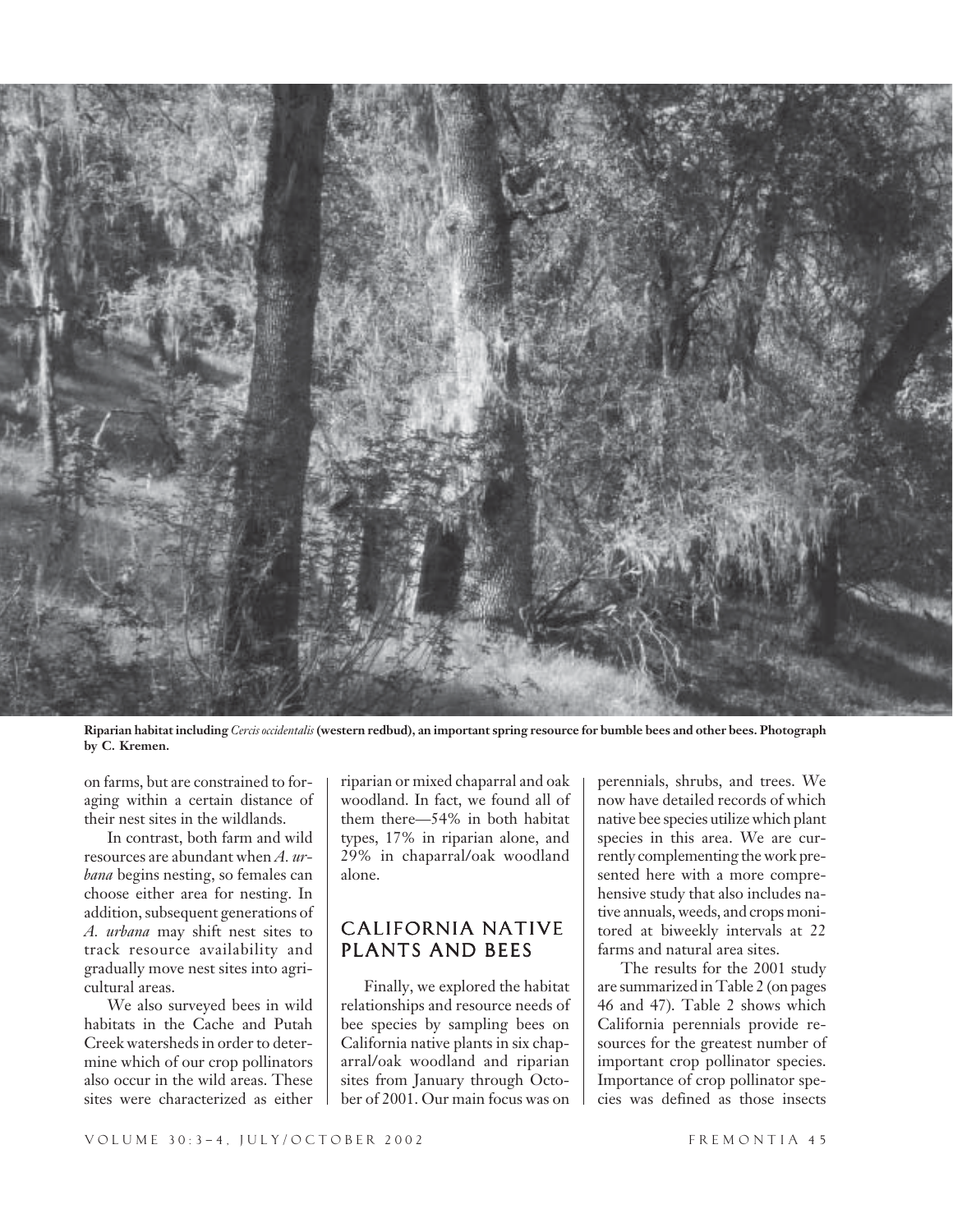## TABLE 2. CROP AND NON**-**CROP VISITORS TO CALIFORNIA

NATIVE PERENNIALS. Organized by the maximum number of important crop visitors (see text) visiting a plant. Species currently used in hedgerow or tail water plantings in Yolo and Solano counties are indicated by "Y"; other species available in nurseries are indicated by a **\***. A ✛ indicates that European honey bees (*Apis mellifera*) were also observed foraging on these plants.

|                                       | <b>NUMBER OF BEE SPECIES</b>                                  |                               |                           |                                   |                                  |                    |  |
|---------------------------------------|---------------------------------------------------------------|-------------------------------|---------------------------|-----------------------------------|----------------------------------|--------------------|--|
| <b>Plant species</b>                  | Currently<br>used in<br>hedgerow or<br>tailwater<br>plantings | Important<br>crop<br>visitors | Other<br>crop<br>visitors | Parasitic<br>bee crop<br>visitors | Non-<br>crop<br>visiting<br>bees | <b>All</b><br>bees |  |
| Heteromeles arbutifolia <sup>+</sup>  | $\mathbf Y$                                                   | 10                            | $8\,$                     | $\mathbf{1}$                      | 20                               | 39                 |  |
| Eriogonum fasciculatum                | $\mathbf Y$                                                   | $8\,$                         | 8                         | $\overline{4}$                    | 11                               | 31                 |  |
| Baccharis salicifolia <sup>+</sup>    | $\mathbf Y$                                                   | 5                             | 8                         | $\theta$                          | 19                               | 32                 |  |
| Mentzelia laevicaulis <sup>+</sup>    | —                                                             | 5                             | $\overline{2}$            | $\mathbf{0}$                      | $\mathbf{1}$                     | $8\,$              |  |
| Eriodictyon californicum <sup>+</sup> |                                                               | $\overline{4}$                | $\overline{4}$            | $\mathbf{1}$                      | 26                               | 35                 |  |
| Cercis occidentalis <sup>+</sup>      | Y                                                             | $\overline{4}$                | 9                         | $\mathbf{1}$                      | 10                               | 21                 |  |
| Rosa californica <sup>+</sup>         | Y                                                             | $\overline{4}$                | $\mathbf{1}$              | $\mathbf{1}$                      | $\theta$                         | 6                  |  |
| Lotus scoparius <sup>+</sup>          |                                                               | 3                             | 3                         | $\mathbf{0}$                      | 15                               | 21                 |  |
| Adenostoma fasciculatum <sup>+</sup>  | $\ast$                                                        | 3                             | 7                         | $\mathbf{1}$                      | $\overline{\mathbf{3}}$          | 14                 |  |
| Lupinus succulentus <sup>+</sup>      |                                                               | 3                             | $\mathbf{1}$              | $\boldsymbol{0}$                  | 3                                | 6                  |  |
| Cornus sericea <sup>+</sup>           | $\ast$                                                        | 3                             | 3                         | $\theta$                          | $\mathbf{1}$                     | 6                  |  |
| Eremocarpus setigerus                 |                                                               | 3                             | $\mathbf{1}$              | $\mathbf{1}$                      | $\mathbf{1}$                     | 6                  |  |
| Eriophyllum lanatum                   |                                                               | $\overline{2}$                | $\overline{2}$            | $\boldsymbol{0}$                  | 8                                | 12                 |  |
| Baccharis pilularis <sup>+</sup>      | Y                                                             | $\overline{2}$                | $\overline{4}$            | $\theta$                          | 6                                | 12                 |  |
| Hemizonia congesta                    |                                                               | $\overline{2}$                | $\boldsymbol{0}$          | $\boldsymbol{0}$                  | $\mathbf{1}$                     | $\overline{3}$     |  |
| Lupinus microcarpus                   |                                                               | $\overline{2}$                | $\theta$                  | $\boldsymbol{0}$                  | $\mathbf{1}$                     | $\overline{2}$     |  |
| Ceanothus cuneatus <sup>+</sup>       | $\mathbf Y$                                                   | $\mathbf{1}$                  | 8                         | $\boldsymbol{0}$                  | 11                               | 20                 |  |
| Lepechinia calycina <sup>+</sup>      |                                                               |                               | $\overline{4}$            | $\mathbf{1}$                      | 10                               | 16                 |  |
| Epilobium canum <sup>+</sup>          | $\star$                                                       | $1\,$                         | $\overline{4}$            | $\boldsymbol{0}$                  | $\overline{4}$                   | 9                  |  |
| Stephanomeria virgata                 |                                                               | $\mathbf{1}$                  | $\mathbf{1}$              | $\boldsymbol{0}$                  | $\overline{4}$                   | 6                  |  |
| Salix laevigata <sup>+</sup>          | Y                                                             | $\mathbf{1}$                  | $\overline{4}$            | $\boldsymbol{0}$                  | $\overline{2}$                   | 7                  |  |
| Mimulus aurantiacus <sup>+</sup>      | $\mathbf Y$                                                   | $\mathbf{1}$                  | $\overline{2}$            | $\mathbf{1}$                      | $\overline{2}$                   | 6                  |  |
| Rhamnus californica                   | $\mathbf Y$                                                   | $\mathbf{1}$                  | $\overline{\mathbf{3}}$   | $\boldsymbol{0}$                  | $\overline{2}$                   | 6                  |  |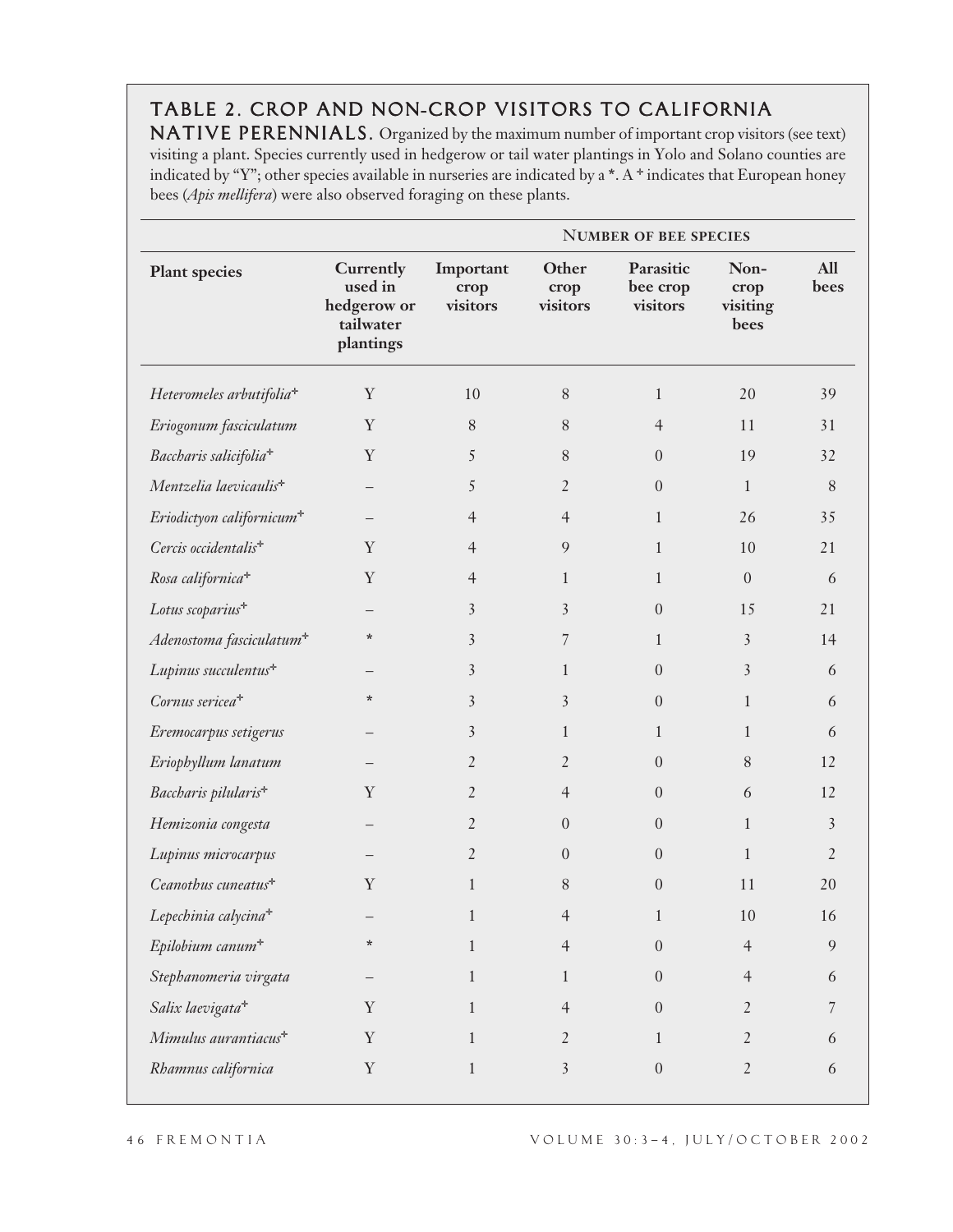|                                         |                                                               | <b>NUMBER OF BEE SPECIES</b>  |                           |                                   |                                  |                    |  |
|-----------------------------------------|---------------------------------------------------------------|-------------------------------|---------------------------|-----------------------------------|----------------------------------|--------------------|--|
| <b>Plant species</b>                    | Currently<br>used in<br>hedgerow or<br>tailwater<br>plantings | Important<br>crop<br>visitors | Other<br>crop<br>visitors | Parasitic<br>bee crop<br>visitors | Non-<br>crop<br>visiting<br>bees | <b>All</b><br>bees |  |
| Sambucus mexicanus <sup>+</sup>         | Y                                                             | $\mathbf{1}$                  | $\overline{2}$            | $\Omega$                          | $\overline{2}$                   | 5                  |  |
| Madia elegans                           | $\overline{\phantom{0}}$                                      | 1                             | $\theta$                  | $\Omega$                          | $\mathbf{1}$                     | $\overline{2}$     |  |
| Arctostaphylos manzanita <sup>+</sup>   | Y                                                             | $\mathbf{1}$                  | $\overline{2}$            | $\Omega$                          | $\mathbf{1}$                     | 3                  |  |
| Rupertia physodes                       |                                                               | $\boldsymbol{0}$              | $\overline{0}$            | $\overline{0}$                    | 7                                | $\overline{7}$     |  |
| Ceanothus oliganthus <sup>+</sup>       |                                                               | $\overline{0}$                | $\overline{2}$            | $\Omega$                          | 6                                | 8                  |  |
| Salix sessilifolia                      |                                                               | $\Omega$                      | $\mathbf{1}$              | $\Omega$                          | 3                                | $\overline{4}$     |  |
| Wyethia helenioides <sup>+</sup>        |                                                               | $\theta$                      | $\mathbf{1}$              | $\Omega$                          | 3                                | $\overline{4}$     |  |
| Calystegia purpurata                    |                                                               | $\theta$                      | 3                         | $\Omega$                          | $\overline{2}$                   | 5                  |  |
| Lupinus albifrons <sup>+</sup>          | $\star$                                                       | $\overline{0}$                | $\mathbf{1}$              | $\boldsymbol{0}$                  | $\overline{2}$                   | $\overline{3}$     |  |
| Fraxinus dipetala                       |                                                               | $\Omega$                      | $\boldsymbol{0}$          | $\Omega$                          | $\overline{2}$                   | $\overline{2}$     |  |
| Clarkia sp.                             |                                                               | $\Omega$                      | $\overline{0}$            | $\Omega$                          | $\mathbf{1}$                     | $\mathbf{1}$       |  |
| Phacelia imbricata                      |                                                               | $\theta$                      | $\overline{0}$            | $\Omega$                          | $\mathbf{1}$                     | $\mathbf{1}$       |  |
| Toxicodendron diversilobum <sup>+</sup> |                                                               | $\theta$                      | $\theta$                  | $\Omega$                          | $\mathbf{1}$                     | $\mathbf{1}$       |  |
| Triteleia laxa                          |                                                               | $\boldsymbol{0}$              | $\overline{0}$            | $\Omega$                          | $\mathbf{1}$                     | $\mathbf{1}$       |  |
| Aesculus californica <sup>+</sup>       | Y                                                             | $\Omega$                      | $\mathbf{1}$              | $\Omega$                          | $\Omega$                         | $\mathbf{1}$       |  |
| Clematis lasiantha                      | $\ast$                                                        | $\overline{0}$                | $\mathbf{1}$              | $\Omega$                          | $\Omega$                         | $\mathbf{1}$       |  |
| Eriogonum nudum                         |                                                               | $\Omega$                      | $\mathbf{1}$              | $\Omega$                          | $\Omega$                         | $\mathbf{1}$       |  |
| Eschscholzia californica                | $\mathbf Y$                                                   | $\theta$                      | $\mathbf{1}$              | $\Omega$                          | $\Omega$                         | $\mathbf{1}$       |  |
| Total bee species in category           |                                                               | 16                            | 49                        | 14                                | 113                              | 192                |  |

visiting three or more of the crops listed in Table 1. In total, we document records of 192 native bee species on 41 native plant species. Table 2 also lists the number of other crop visitors and of non-cropvisiting native bee species.

Many of the plant species important for the crop pollinators also provide resources for other bee species. Six of the 10 plant species with the greatest number of records for important crop pollinators were also critical for other bee species (*Eriodictyon californicum*, *Heteromeles arbutifolia*, *Baccharis salicifolia*, *Lotus scoparius*, *Eriogonum fasciculatum*, and *Cercis occidentalis*). The remaining top 10 plants for crop pollinators included *Mentzelia laevicaulis*, *Rosa* *californica*, *Adenostoma fasciculatum*, and *Cornus sericea*, and for non-crop visitors were *Ceanothus cuneatus*, *Lepechinia calycina*, *Eriophyllum lanatum*, and *Rupertia physodes*.

Since the honey bee, *Apis mellifera*, is also an important, although non-native, crop pollinator, Table 2 lists the native plants at which we observed *A. mellifera* foraging. This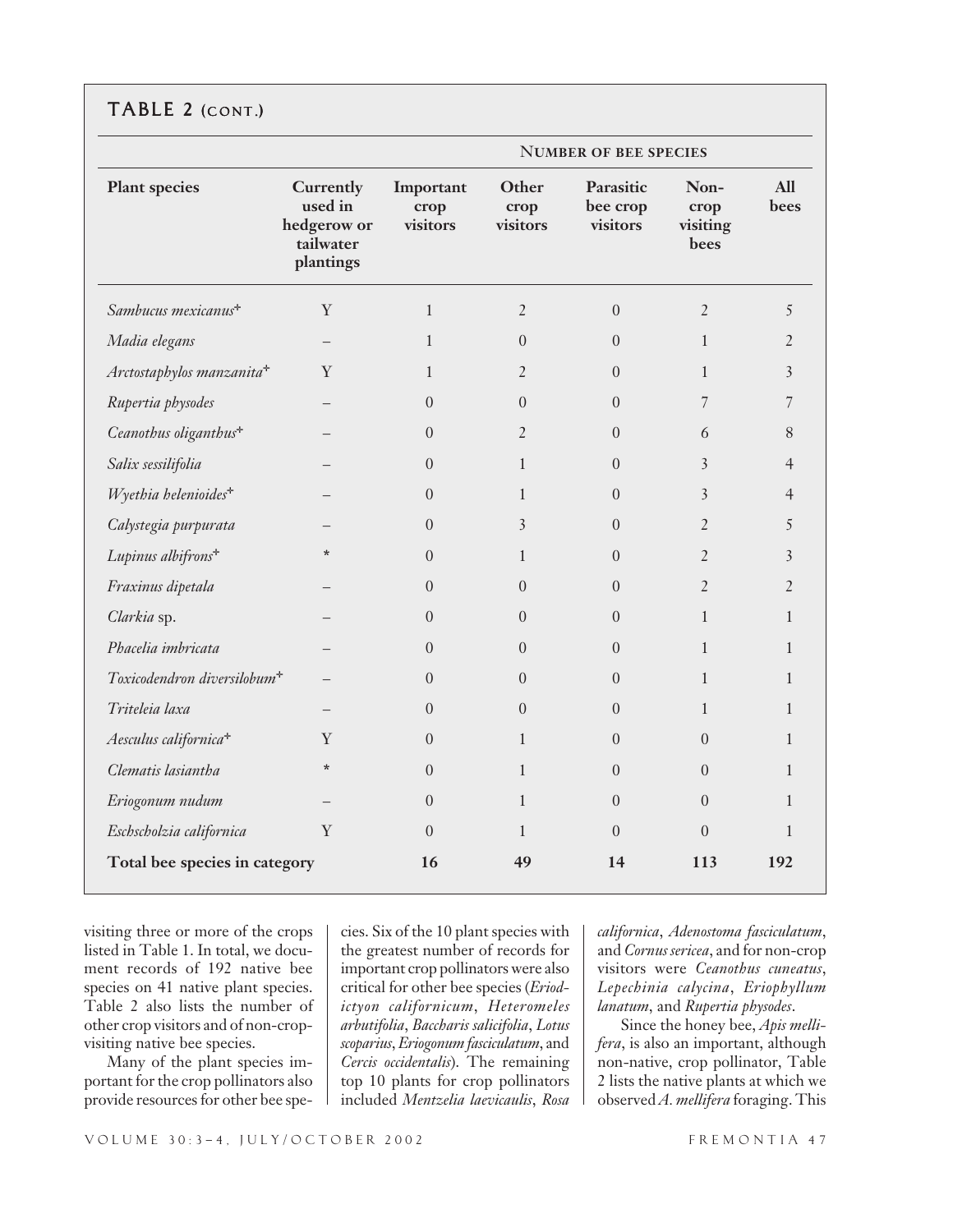species makes use of a wide variety of the California flora, and beekeepers clearly benefit during off-crop seasons by using wild areas for bee forage.

#### CONCLUSIONS

Our work during the past four years has documented that California's native bees make an important contribution to crop pollination. This contribution could become even more valuable as an "insurance policy" if honey bees become more scarce or fail altogether. We have also shown that all of these native bee species occur in wild habitats and show some degree of dependence on the native California flora.

Finally, the destruction of native habitat in the Central Valley appears to be related to a decline in the diversity and abundance of native bees found there, along with a concomitant reduction in the crop pollination services they provide. A hopeful sign, however, is that even small fragments of wild or semiwild habitat still sport diverse and abundant bee faunas, such as at the Cache Creek Nature Preserve, a 130-acre riparian and upland area that is currently being restored.

It is important to conserve bee habitat to maintain the valuable crop pollination services that bees provide. In Yolo, Solano, and Napa counties, certain areas are already protected to some degree, including, for example, the Cache Creek Nature Preserve, Jepson Prairie, Yolo Basin Wildlife Area, Putah Creek UC Davis Campus Reserve, Quail Ridge Reserve, Cold Creek Canyon Reserve, Cache Creek Canyon Regional Park, Nichols County Park, and the Bureau of Land Management lands along Blue Ridge. All but the first four sites, however, are located in the hilly areas of the Inner Coast Range, and very few natural or semi-natural lands remain within the Sacramento Valley itself.

*Eriodictyon californicum* **(yerba santa) and** *Mimulus aurantiacus* **(sticky monkeyflower) of chaparral.** *E. californicum* **is visited by a wide number of bee species, whereas** *M. aurantiacus* **is rarely visited, and only by a few species. Photograph by C. Kremen.**